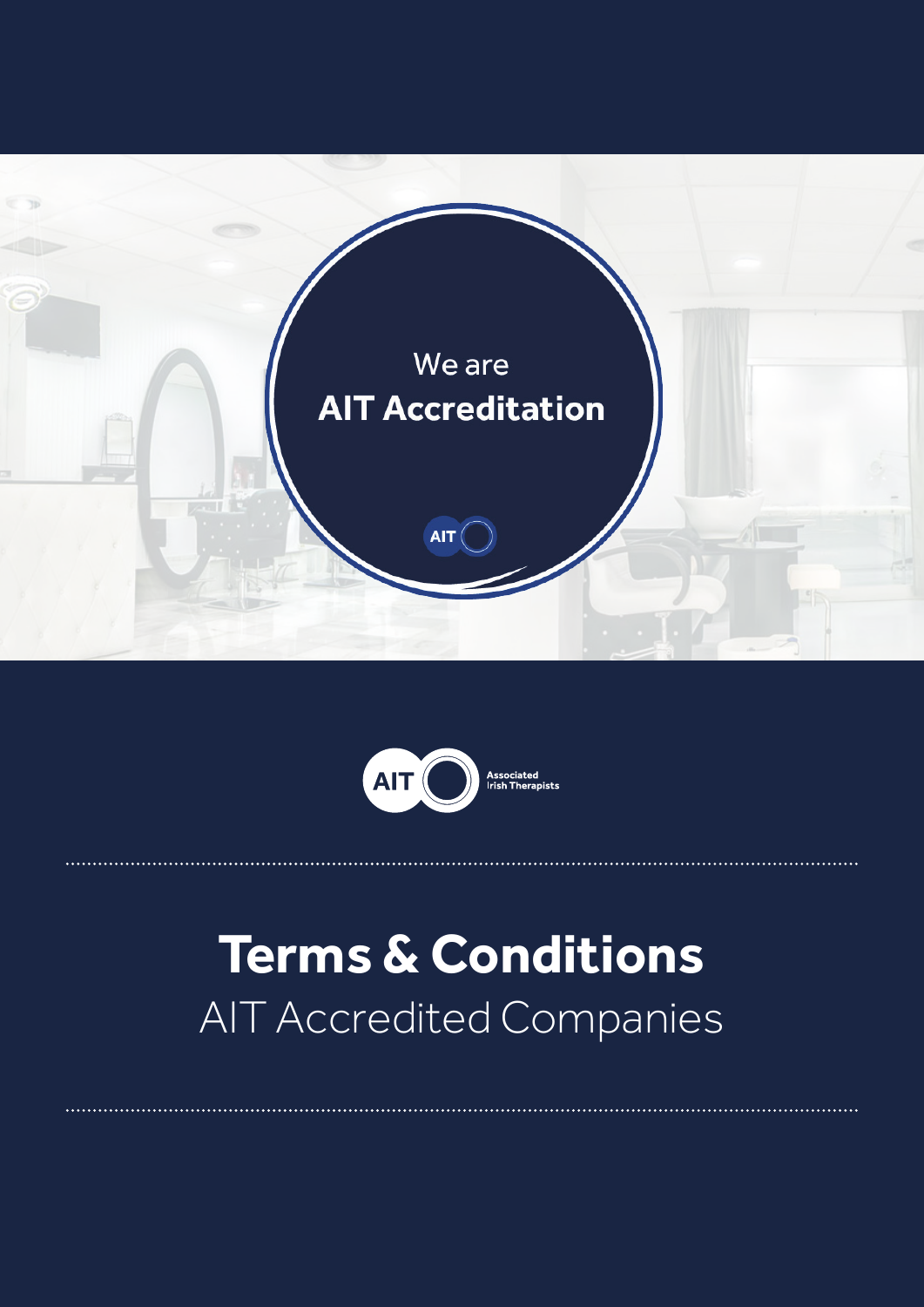# **Associated Irish Therapists Ltd**

The Courtyard, Wixford Park, George's Elm Lane, Bidford-on-Avon, Alcester, Warwickshire, B50 4JS, UK.

Tel: +44 (0) 1789 773434 Free: 1800 625180 | Email: info@aitireland.com

Insurance Policy: Administered on behalf of:

Associated Irish Therapists Ltd by Balens Europe BV - UK Branch, company number FC037665, UK Establishment number BR022756. UK Branch address Bridge House, Portland Road, Malvern, WR14 2TA.

## **Accepting our Terms of Business**

This document sets out our commitment to you as our client and outlines the principles we follow in doing business with you.

We (AIT) are a membership organisation and act as a specialist provider in non-investment insurance contracts for commercial clients. Our permitted business is advising, arranging, dealing as agent and assisting in the administration and performance of general insurance contracts.

Accreditation is not an insurance product and falls outside of the scope of day to day activities.

# **Accreditation Definition:**

In order for a training provider and their courses to be accredited by a professional body or association, the course and the provider must pass strict criteria. It is important to remember that AIT accreditation is not a national framework or a recognised qualification; each body will have their own criteria.

The main criteria that accreditors [AIT] will consider are:

- Is the company delivering an insurable course?
- Is the content suitable and do the course hours meet the industry standard?
- Is the trainer insured?
- Is the training being delivered by a teacher qualified to Pttls or AET standard?

To be accredited by AIT, the answer to all these questions at time of application must be 'yes'.

## **Accredited Company Overview: Short Course Accreditation**

AIT accreditation is a simple, low cost and extremely efficient way to step out of the crowd and show your potential clients that you are approved, endorsed and eligible to offer AIT membership and insurance packages to them. For a training provider and their courses to be accredited by AIT, the course and the provider must pass strict criteria. It is important to remember that AIT Accreditation is used for internal insurance purposes only and is not a national framework or a recognised qualification; each body or company will have their own criteria. For a training provider and their courses to be accredited by AIT, the course and the provider must pass strict criteria. It is important to remember that AIT Accreditation is used for internal insurance purposes only and is not a national framework or a recognised qualification; each body or company will have their own criteria

When accrediting your course, qualifications or post graduate support training with AIT you will enter into a relationship with the UK's largest Beauty Membership and Insurance provider who currently represent over 1400 providers. AIT is also part of the UK's leading publisher, Exhibition Management brand and its Irish counterpart – Beauty UK, Scottish Beauty, Irish Beauty Show, Guild News and AIT Ireland. In our opinion, having your course Accredited is crucial to give your course the seal of approval and recognition it deserves.

AIT Accreditation is not a guaranteed process. We also reserve the right to cancel, decline or refuse to accredit [any application] for a course and/or provider without explanation nor prejudice. AIT holds a registered trademark under No. UK00003589458 and will only permit accreditation and use of our brand under issued guidelines and will refuse use wherever deemed suitable to protect the integrity of the brand. AIT appreciates client's enthusiasm and aspiration towards its accredited status, however we always make sure AIT trademarks aren't wrongfully used to protect our membership community. If we feel our brand is being misused in any way – we will refuse an application and/or terminate an accreditation immediately. AIT require accredited companies to uphold the core values of AIT which are available upon request however revolve around: Standards | Ethics | Quality | Integrity and Client Care. Proven failure to uphold any of these standards will potentially mean removal of any accredited status.

Accreditation requires an active insurance policy [per tutor] against the college record in every situation. Should an Accredited company cease to have suitable insurance, the accredited status will be suspended immediately and automatically. Free activation is available for all AIT members with suitable insurance.\* Charges apply for alternate policies at €100 per year each to contribute to additional time and cost incurred.

# **Dedicated Account Manager**

Once AIT receive your application you will be assigned a dedicated 'pre-verification' contact who will assist you with collating your application before submitting to our approvals team. Whilst most accreditations take 21 days to complete, some are much faster, and the team contact will keep you informed every step of the way. This exclusive service takes all the stress out of applying, so don't worry – we are here to help and if you don't believe us – check our Facebook reviews! Accreditation is only dealt with in writing, email and through our dedicated, innovative client portal.

#### **Payment for our Services**

The only fees that AIT charge for accreditation are membership fees. Accreditation is not an insurance product, nor is offered alongside such products. The current charge for accreditation is a single one-off fee starting at €220\* for up to 3 courses, €320\* for up to 10 courses. Please see pricing structure for further details of initial course application costs. [\*if successful or not with application] is non-refundable unless the course is classed as uninsurable [as a treatment] and in this case a refund will be due within the first 90 days.

Our dedicated accreditation department will help, support and guide you through the process of gaining accreditation wherever possible.

Whilst in many cases we store manuals, lesson plans, certificates and other supplementary information within our secure portal system this is not always the case for storage size relevance. In some cases, we transpose the data to our internal system and disregard paperwork. We therefore cannot guarantee upon any request that we will be able to send copies of any original paperwork provided. Should the manual[s], Lesson plan[s], Certificate[s] be available, we will send back at an administration charge of €50 per item requested or a maximum of 1 day [8hours] €400. This does not in anyway impact the right of access that is commonly known as making a subject access request or SAR.

#### **Ending our Relationship**

Accreditation is an application process and charged at the beginning [application stage] of our relationship. Once applications have been received in part, full or pending further investigation the initial charge in full applies. The current charge is a one of fee starting at €220\*\* for up to 3 courses, €320\*\* for up to 10 courses.

Associated Irish Therapists LtdThe Courtyard, Wixford Park, George's Elm Lane, Bidford-on-Avon, Alcester, Warwickshire, B50 4JS, UK. Tel: +44 (0) 1789 773434 Free: 1800 625180 Email: info@aitireland.com, Insurance Policy: Administered on behalf of: Associated Irish Therapists Ltd by Balens Europe BV - UK Branch, company number FC037665, UK Establishment number BR022756. UK Branch address Bridge House, Portland Road, Malvern, WR14 2TA. Zurich Insurance plc is authorised by the Central Bank of Ireland and subject to limited regulation by the Financial Conduct Authority. Details about the extent of our regulation by the Financial Conduct Authority are available from us on request. These details can be checked on the FCA's Financial Services Register via their website www.fca.org.uk or by contacting them on 0800 111 6768. Our FCA Firm Reference Number is 203093.